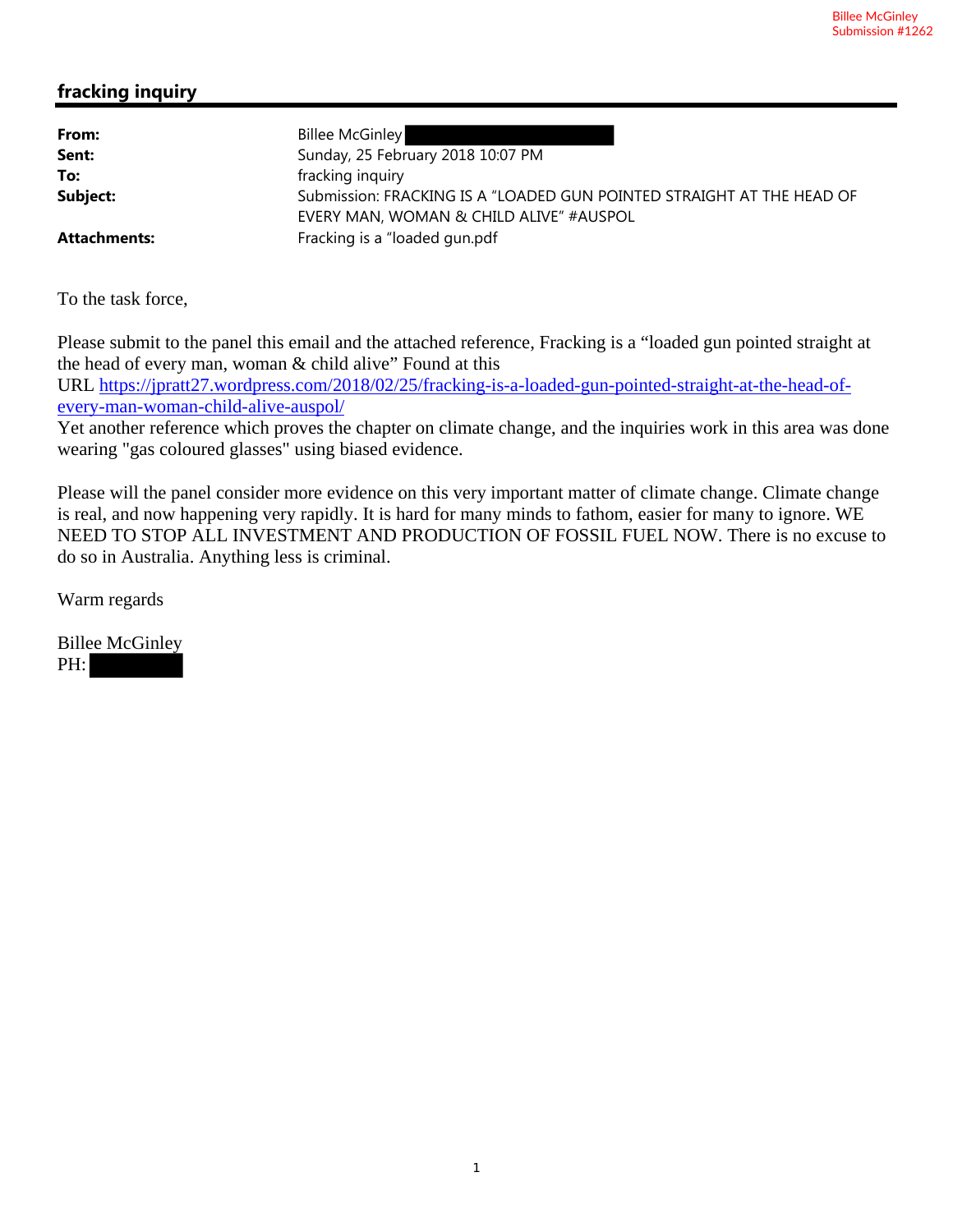# jpratt27

Climate change can't be ignored. We need to live more simply so others can simply live.



# Fracking is a "loaded gun pointed straight at the head of every man, woman & child alive" #auspol

Emissions From Fracking 5 Times Higher Than Reported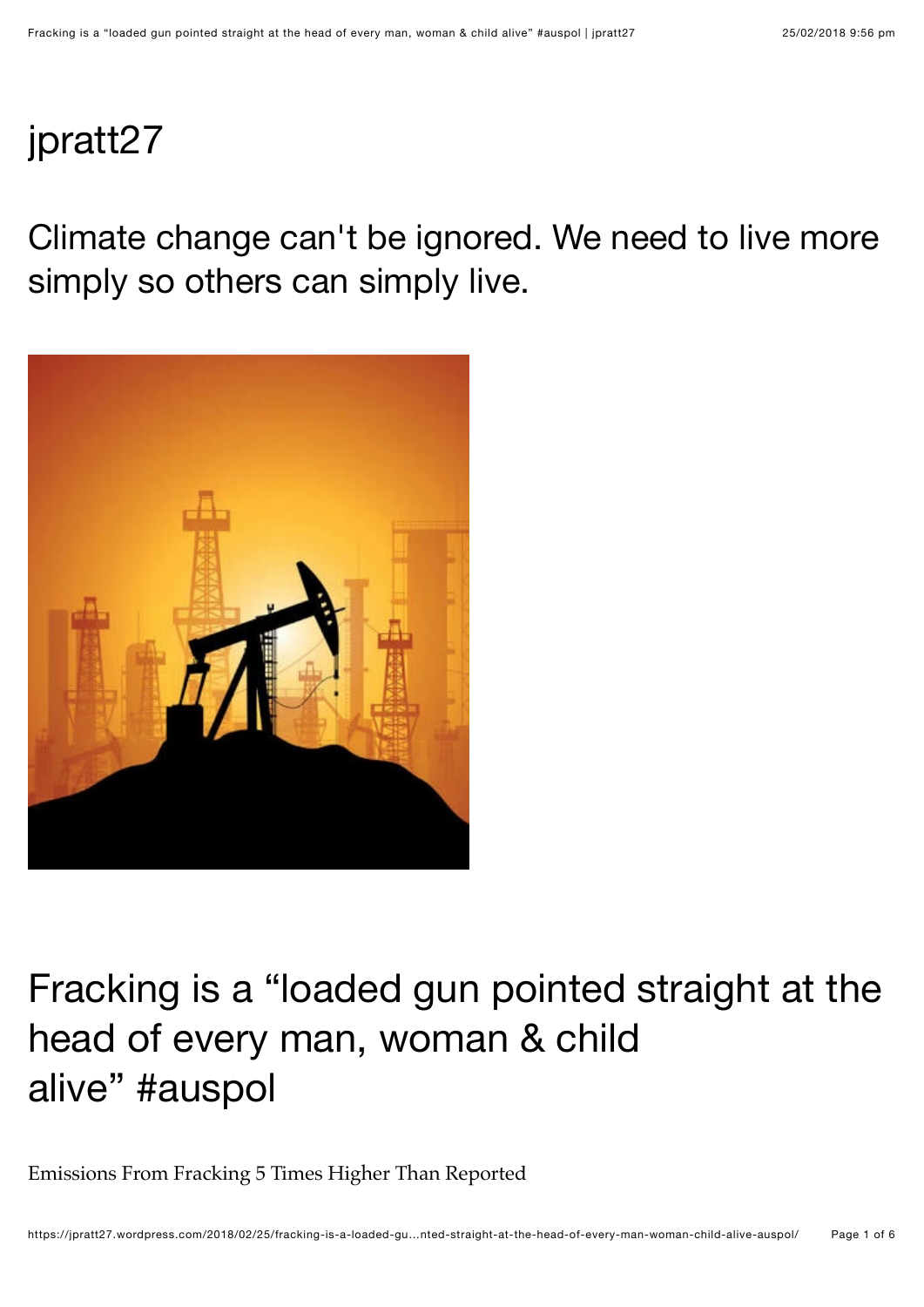Steve Hanley (https://cleantechnica.com/author/stephenhanley/)

Natural gas is not a "bridge fuel to the future."

It is a death sentence for humanity.

Think that is too strong?

Think again.

A new study by the Environmental Defense Fund (https://www.edf.org/energy/explorepennsylvanias-oil-and-gas-pollution) finds that methane escaping from fracking operations in Pennsylvania "causes the same near term climate pollution as 11 coal fired power plants" and is "five times higher than what oil and gas companies report" to the state.

A previous assessment (https://www.edf.org/sites/default/files/new-mexico-methaneanalysis.pdf) by EDF last November found methane emissions escaping from oil and gas wells in New Mexico are "equivalent to the climate impact of approximately 12 coal fired power plants."



In its executive summary of the study, the EDF says, "The analysis — based on peer-reviewed research and emissions data collected at Pennsylvania well sites — examines both the total amount of methane and volatile organic compounds emitted from oil and gas sites.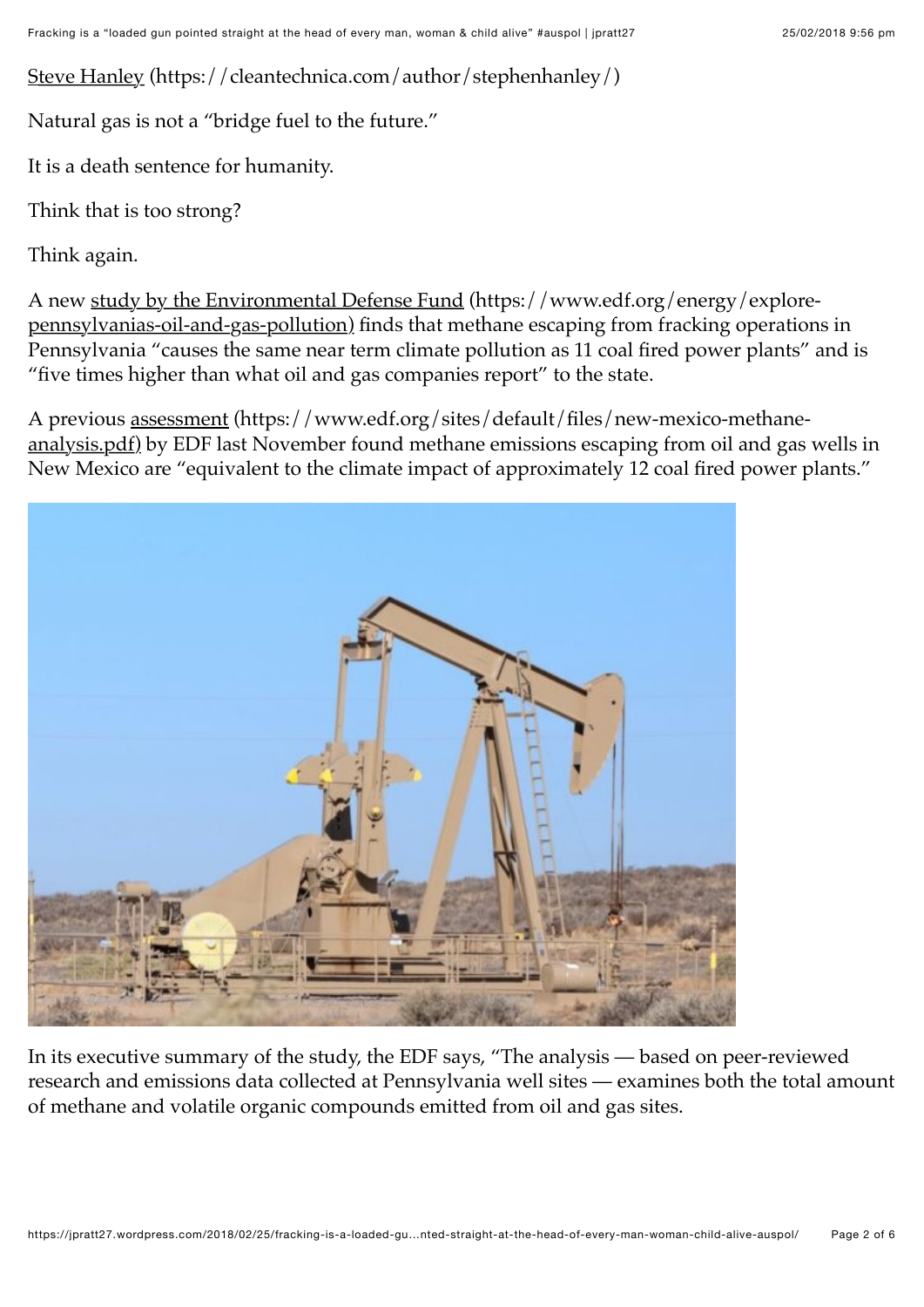These pollutants increase global warming and are hazardous to human health." Several interactive maps and more information about the data collection procedures and analysis used by EDF are available on its website (https://www.edf.org/pa-oil-gas/#/inventory).

Methane is the primary component of what is popularly known as "natural gas."

It is a powerful greenhouse gas which traps 86 times as much heat as carbon dioxide over a 20 year period, according to Think Progress (https://thinkprogress.org/stunning-new-researchfinds-fracking-a-major-source-of-carbon-pollution-in-pennsylvania-9d2bdb63f2ec/).



The amount of methane in the earth's atmosphere has increased dramatically since 2006.

A recent NASA review (https://www.nasa.gov/feature/jpl/nasa-led-study-solves-a-methanepuzzle) determined that the majority of that increase is attributable to oil and gas extraction.

Fracking has been around a long time, but did not become popular until it was combined with a relatively new technique known as horizontal drilling in the 1990s.

Between 2000 and 2010, the number of natural gas wells in the United States doubled, thanks in large part to fracking and horizontal drilling, according to Live Science (https://www.livescience.com/34464-what-is-fracking.html).

Is it a coincidence that a dramatic increase in atmospheric methane occurred contemporaneously with a sharp rise in fracking? You decide.

Fracking has become a matter of national pride for the United States.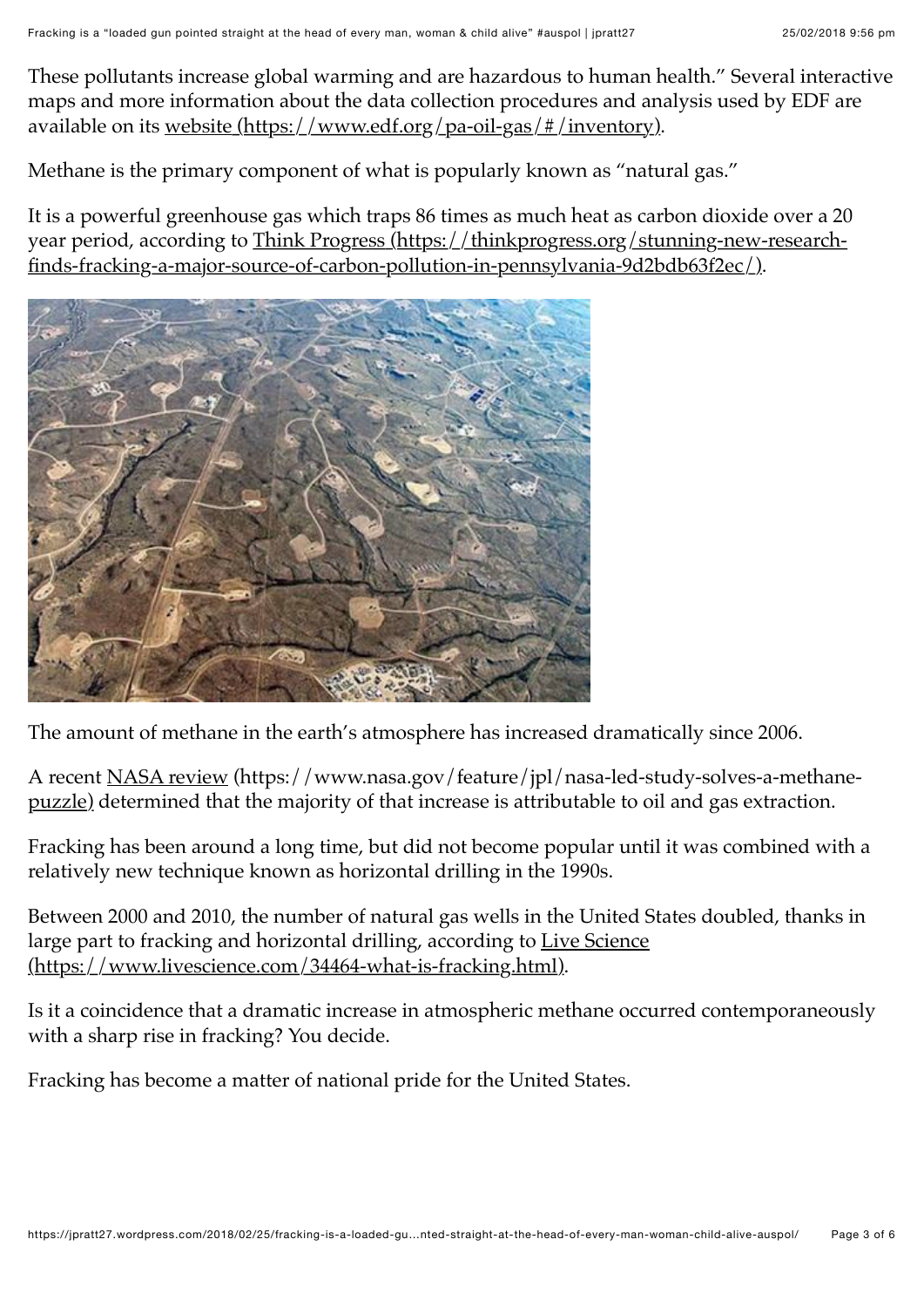

For the first time, it is now one of the largest producers of oil and gas in the world.

OPEC never imagined back in the 1970s that America would one day out-produce its member states.

Russia, another major supplier of oil and gas, is also none too pleased about the US selling more fossil fuels than it does.

America's new role as a major supplier could create geo-political tensions with global implications.

Fights over access to the Arctic as sea ice melts now seem inevitable.

Be careful what you wish for, America.

Giving Donald Trump another reason to beat his breast and crow about what a great country America is, or was, or might be is no reason to celebrate if it means poisoning the entire planet.

Fracking is nothing less than a loaded gun pointed straight at the head of every man, woman, and child alive.

Not only does it put as many pollutants into the air as coal fired generating plants, it impedes the progress of renewable energy sources under the guise of being a "bridge fuel to the future."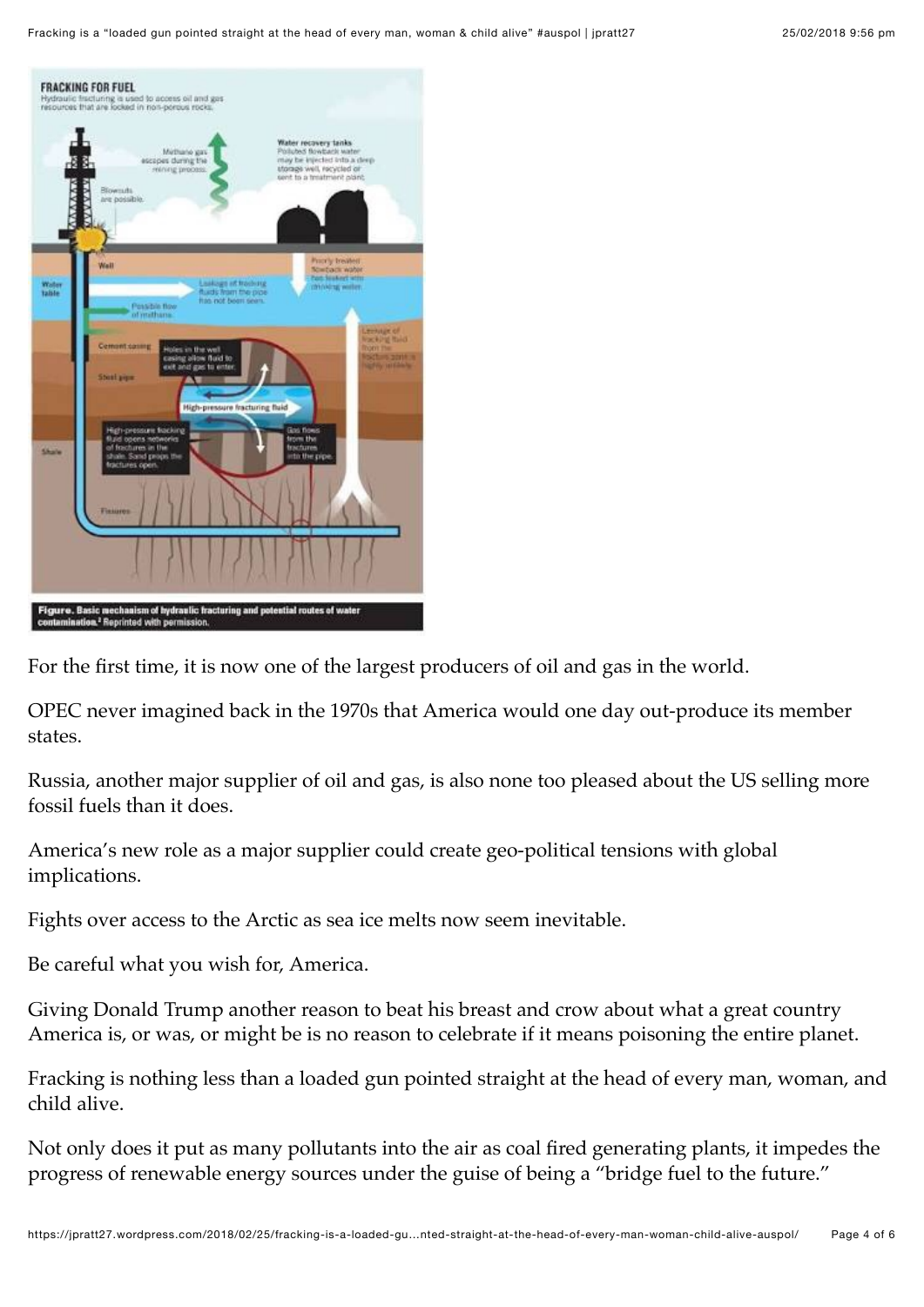According to a 2014 study (http://iopscience.iop.org/article/10.1088/1748-

9326/9/9/094008/meta), "increased natural gas use for electricity will not substantially reduce US greenhouse gas emissions and, by delaying deployment of renewable energy technologies, may actually exacerbate the climate change problem in the long term."

To be clear, a world that relies on fracking has no future.

The Trump administration is moving aggressively to roll back Obama-era regulations that require a dramatic decrease in methane emissions.

As usual, the refrain from Scott Pruitt and the rest of the anti-environment cabal that swept into power on the coattails of Donald Trump is that the rules are too burdensome on industry and will cost too much money.

The obverse of that argument is that the health of American citizens and the ability of the environment to sustain human life have a lesser value than the profits of fossil fuel companies. Why anyone would vote for a jabbering baboon who promotes such ideas is a mystery that deserves further study.

Tags: edf (https://cleantechnica.com/tag/edf/), Environmental Defense Fund (https://cleantechnica.com/tag/environmental-defense-fund/), EPA (https://cleantechnica.com/tag/epa/), Fracking (https://cleantechnica.com/tag/fracking/), horizontal drilling (https://cleantechnica.com/tag/horizontal-drilling/), Methane (https://cleantechnica.com/tag/methane/)

About the Author

(https://cleantechnica.com/author/stephenhanley/)

Steve writes about the interface between technology and sustainability from his home in Rhode Island. You can follow him on  $\frac{Google + (https://www.google.com/+SteveHanleyRI)}{1}$  and on Twitter (https://twitter.com/SteveHanleyRI).

Press link for more: Clean Technical (https://cleantechnica.com/2018/02/22/emissions-fracking-5-times-higher-reported/)

ADVERTISEMENT